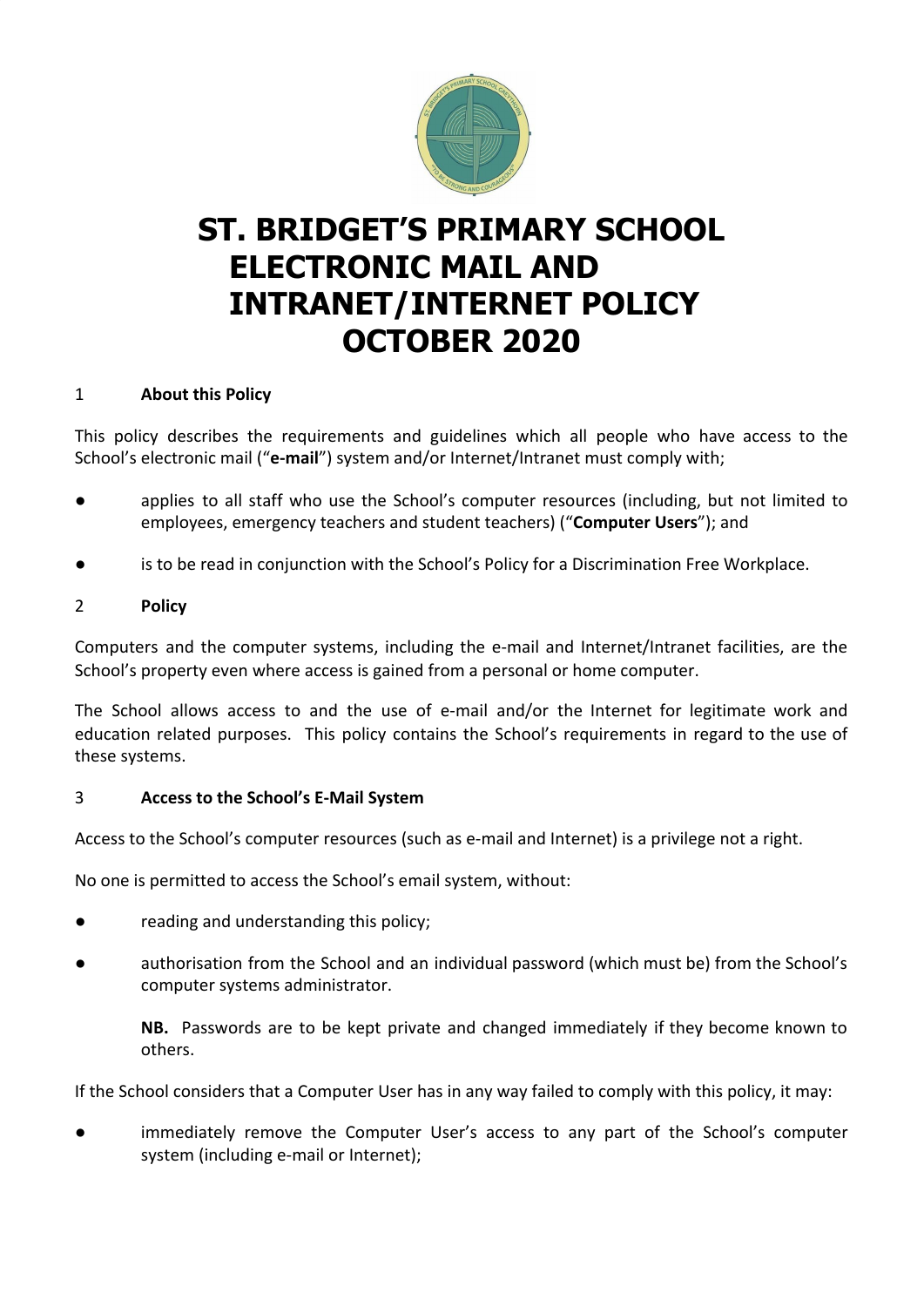- audit and view all material viewed on, sent to and from its computer system (including Internet sites and e-mail attachments); and/or
- take disciplinary measures against the Computer User.
- Inform appropriate authorities about the activities of the user.

#### 4 **Appropriate Use of the E-Mail System**

E-mail will generally be used for work/education related communications and must not be used inappropriately.

Computer Users must ensure that all external correspondence by email is identified as coming from the School and contains the following disclaimer:

*"This e-mail and any attachments may be confidential. You must not disclose or use the information in this email if you are not the intended recipient. If you have received this email in error, please notify us immediately and delete the e-mail and all copies. The School does not guarantee that this email is virus or error free. The attached files are provided and may only be used on the basis that the user assumes all responsibility for any loss, damage or consequence resulting directly or indirectly from the use of the attached files, whether caused by the negligence of the sender or not. The content and opinions in this email are not necessarily those of the School."*

People using the School's e-mail system must **not** use it in any of the following ways:

- in a way that may be considered offensive, defamatory, obscene, pornographic, discriminatory, insulting or disruptive to any other person (for example, pictures of naked people, semi clothed people, personal comments about colleagues, students or the School's administrators);
- to access, view, download, print or send messages or attachments (including to your home email address), which include:
- language that is not appropriate in the workplace (such as swearing or sexually explicit references);
- sexually explicit messages or pictures;
- offensive or inappropriate cartoons or jokes;
- unwelcome propositions or love letters;
- ethnic or racial slurs; or
- any material which contains disrespectful comments about people with disabilities, or people's sexual orientation, or any person's physical attributes;
- to access other people's email accounts;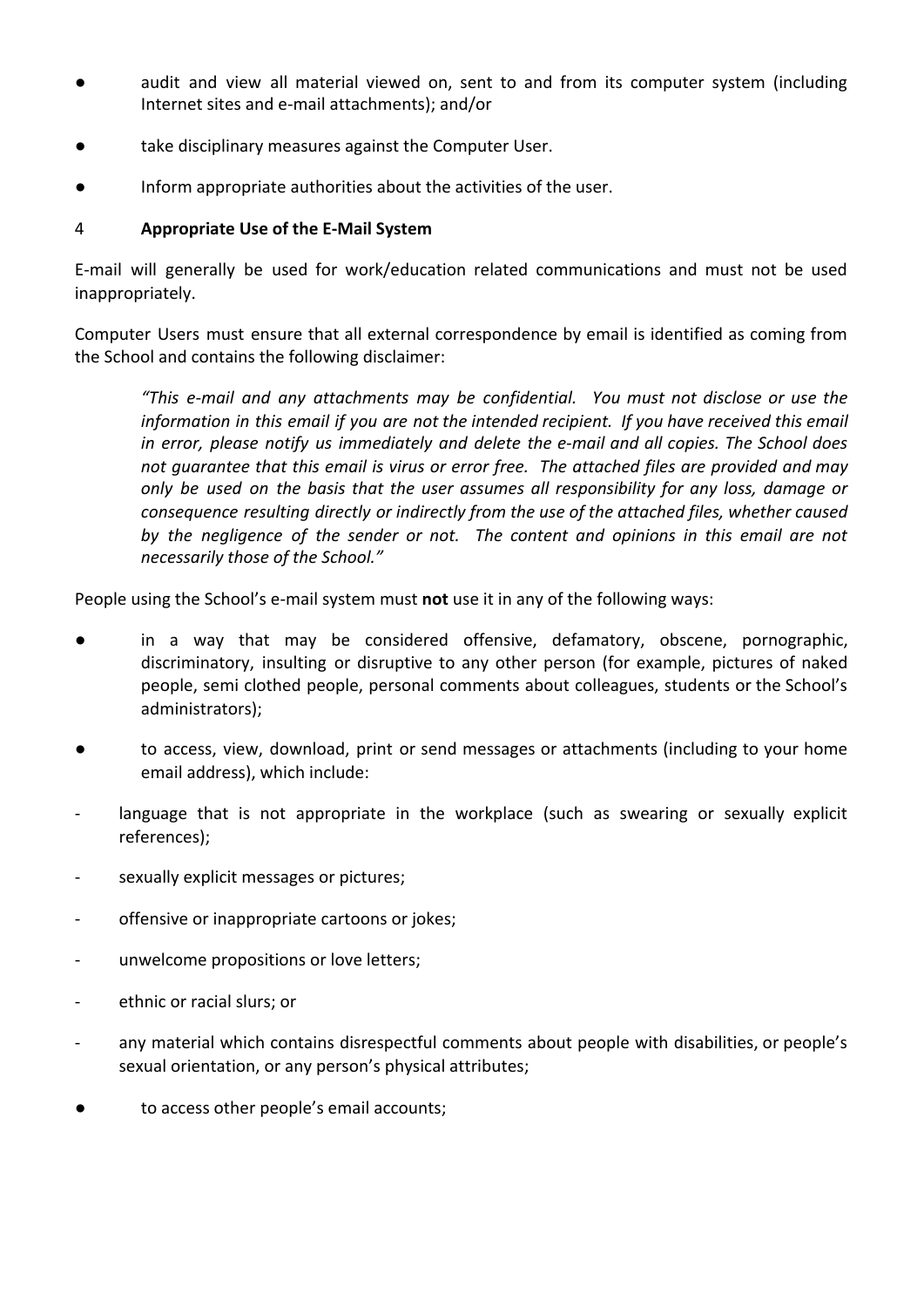- for sending chain mail, gambling, participating in on-line games, retrieving games or screens savers unless there is a business need to do so, joining a mailing list or chat group, posting messages to news groups, or engaging in on-line purchasing or selling;
- to distribute the copyright material of third parties, including software, database files, documentation, pictures, articles, graphic files, text or other downloaded information;
- for intentional dissemination of any computer viruses;
- for personal advertising or for personal profit making;
- for disclosing or distributing the School's confidential information;
- for responding to external requests for information or complaints through e-mail unless it is the Computer User's specific responsibility to do so;
- for sending, forwarding, printing or receiving any material or data which does not comply with the School's policies and procedures (including the Discrimination Free Workplace Policy, the Privacy Policy and/or School Manual/Handbook), or which is contrary to the School's best interests; and
- collect, store, or disseminate personal information (information or an opinion that can identify a person) or sensitive information (personal information or an opinion about an individual's: racial or ethnic origin; political opinions; membership of a political association; religious beliefs or affiliations; philosophical beliefs; membership of a professional or trade association; membership of a trade union; sexual preferences or practices; criminal record, or health information about an individual**)** while using the School's computer resources, unless the Computer User has the prior consent of the person concerned.

People using the School's e-mail system must attempt to keep their saved mail (including mail in Inbox and folders) to a maximum of 1MB. In the event of a user exceeding this amount of email on the server, the school reserves the right to delete excess emails.

The School understands that Computer Users cannot always control the messages that are sent to them. However, Computer Users must discourage third parties (such as family, friends or workmates) from sending inappropriate messages to them.

If a Computer User receives an inappropriate message or attachment to an e-mail he or she must:

1 Send an email to the person who sent the inappropriate email which indicates that such messages should not be sent. An appropriate form of words is :

*"Please do not send me this type of material again. The contents of this e-mail do not comply with the School's electronic mail policy. In sending me this e-mail you are breaching the School's policies and putting me at risk of doing so. A breach of the electronic mail policy has serious consequences."*

2 You are then requested to forward a copy of this response (together with the inappropriate email) to the School's Principal or computer systems administrator.

3 Delete the email.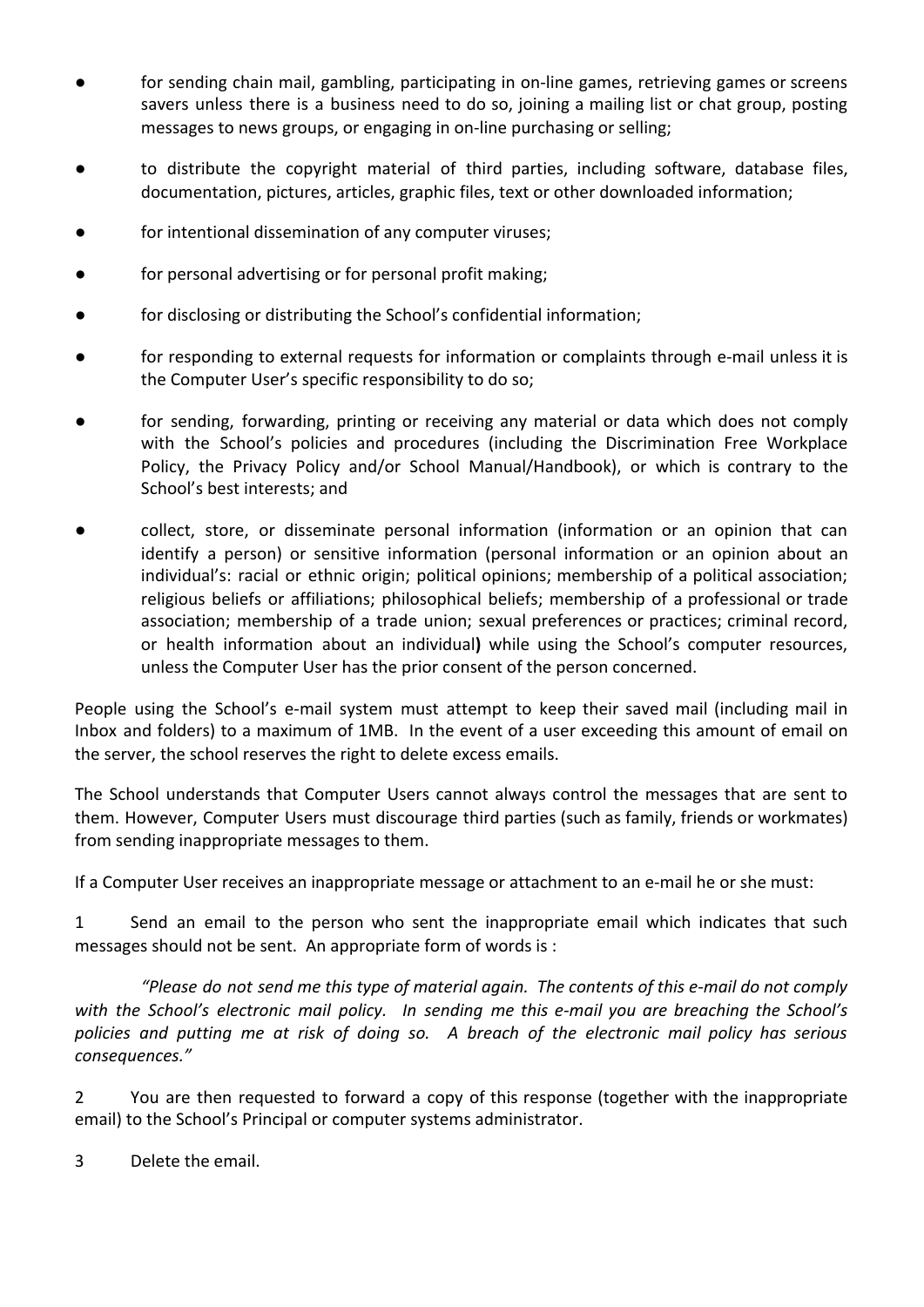#### 5 **Appropriate Use of the Internet/Intranet System**

The School's Internet access facilities will generally be used for authorised work related purposes. The School's Internet facilities must not be used to:

- access, view, download, print, disseminate or post any material that may be considered inappropriate, offensive, defamatory, obscene, pornographic or discriminatory including material that is sexually explicit or that has racist, sexist, political or religious content or which includes inappropriate comments in relation to sexual orientation, disabilities or any other physical attributes;
- attempt to probe security mechanisms at the School or any other Internet sites;
- post any information on Internet newsgroups, bulletin boards or similar forums on behalf of the School unless specifically authorised to do so; or
- lift information from articles on the Internet unless the Computer User has adhered to the same protocols for recognising source information that apply to the use of hard copy documents as reference or research material.

While using the School's Internet facilities, Computer Users **must**:

- Check that any files downloaded are virus free before they get into the School network.
- If downloading files from the internet:
- 1 Download the files to the computer hard disc or a floppy disc so that they can be virus checked prior to use;
- 2 Arrange with the School's computer systems administrator to immediately install an up to date virus checker if there is not an up to date virus checker on the Internet connected computer; and
- 3 Only transfer internet files into the School's network system once these internet files are proven to be free of viruses.

While using the School's Internet facilities, Computer Users **must not**:

- Misrepresent or attempt to misrepresent their identity; or
- Subscribe to Internet or mail lists without specific authorisation from the School; or
- Download files directly from the internet into the School's network system without complying with the requests set out above.

#### 6 **Personal Use of the School's Computer System**

Limited and occasional personal use of the School's e-mail and Internet system is acceptable.

However, use of the Internet and e-mail must not interfere with the Computer User's work obligations.